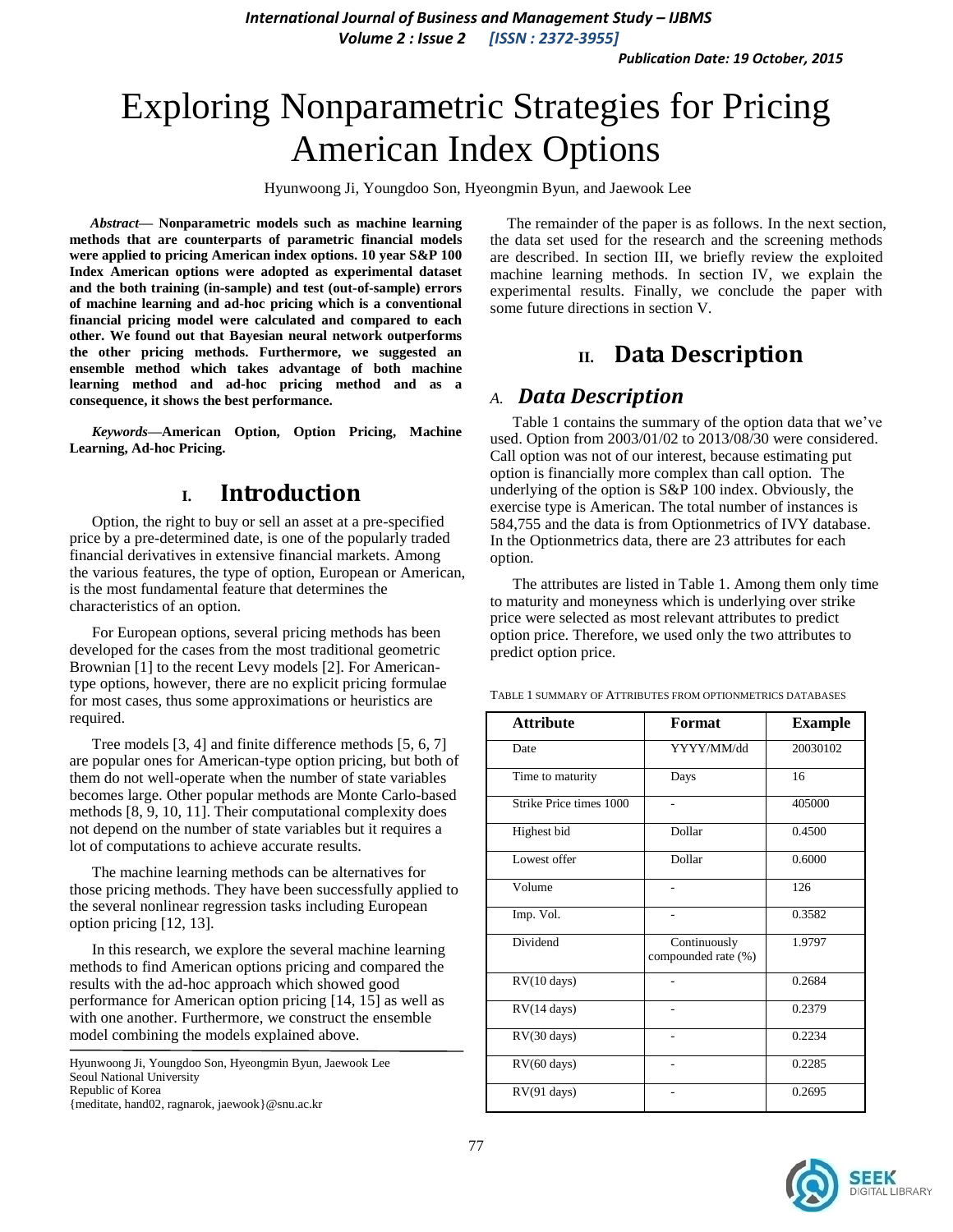#### *International Journal of Business and Management Study – IJBMS Volume 2 : Issue 2 [ISSN : 2372-3955]*

#### *Publication Date: 19 October, 2015*

| $RV(122 \text{ days})$ |                                     | 0.2935 |
|------------------------|-------------------------------------|--------|
| $RV(152 \text{ days})$ |                                     | 0.3016 |
| $RV(182 \text{ days})$ |                                     | 0.3323 |
| RV(273 days)           |                                     | 0.3016 |
| $RV(365 \text{ days})$ |                                     | 0.2752 |
| RV(547 days)           |                                     | 0.2566 |
| $RV(730 \text{ days})$ |                                     | 0.2546 |
| RV(1825 days)          |                                     | 0.2307 |
| Interest rate          | Continuously<br>compounded rate (%) | 1.3730 |
| Underlying             |                                     | 459.5  |

### *B. Data Screening*

Before making a model for option price, some portion of data should be removed because such data is not valuable being predicted for some financial reason. Totally, 4 filters were used to reduce irrelevant data.

The filters are as follows. Only traded option were considered because non traded options are usually overpriced. Time to maturity of an option should be between 7days and 90days because options with short time to maturity tend to be expensive due to time premium and options with long time to maturity are traded not frequently. The data of the first three year were removed because it shows unstable pattern. At last, only options that are more than  $1(\text{\$})$  were considered to alleviate the effect of price discreteness. After applying these exclusionary criteria, 83,700 instances remained which was originally 584,755.

### **III. Nonparametric Methods**

There are a lot of researches to predict option price. In [16], GARCH volatility model and Black-Scholes model were combined to price American option. In [17] and [18], three machine learning methods, committee of neural networks, multi-layer perceptron and support vector machine, were applied to price American option. However, it used strike price and time to maturity as attributes so information of underlying asset was excluded, and this lead to poor performance. In

In this paper, we used 4 parametric or nonparametric methods to price American option price. The first one is a parametric model. It is an ad-hoc black-Scholes model which is popular method to price European option. To apply an adhoc scheme to American option case, a closed form valuation of American option is needed. So closed form approximation of American option which was suggested by [19] were used. Ad-hoc Black Scholes model is consist of 3 stages. At the first stage, volatility surface is generated from training points. At the next stage, the volatility surface substitute volatility part of closed form valuation. At the last stage, price of new point is predicted by using the volatility surface acquired at the second stage and the closed approximation [19].

The last three are nonparametric models that are state-ofarts machine learning methods; support vector regression [20], Neural network [21], and Bayesian neural network [22].

In support vector regression case, there are also three stages. At the first stage, data of window is separated into 2 parts. The first part is validation set which is the most latest options and the remained data is used as training data. The next step is that parameters which best fit to the validation data are acquired by solving the corresponding optimization problem. At the second stage all the data of window become new training data and the corresponding model is calculated using the best parameters of previous stage. Finally option price is estimated at new points using the model of the previous stage.

In Neural network case, option price is estimated in same way as support vector regression case. The only difference is that the machine learning model had been changed from SVR to Neural network.

In Bayesian neural network case, the previous first stage and second stage are combined into one stage because it does not need validation set for early stopping. At the first stage, a model is calculated and at the second stage option price is estimated at new points using the model of the previous stage.

# **IV. Ensemble Method**

By analyzing both errors of Bayesian neural network and ad-hoc pricing model, we have found out two things: (i) Variance of error of Bayesian neural network is higher than that of ad-hoc model. (ii) Large portion of error of Bayesian neural network is mainly due to over-fitting problem (However, ratio between the over-fitted data and the counterpart of it is significantly small). Therefore, we suggested the following ensemble method:

$$
P_{\text{ensemble}} = \frac{P_{\text{adhoc}}}{P_{\text{adhoc}} + P_{\text{BNN}}} - 1 > \alpha
$$
\n
$$
\frac{P_{\text{adhoc}}}{P_{\text{adhoc}} + P_{\text{BNN}}} - 1
$$
\n
$$
0
$$

Where  $\alpha$  is a predefined threshold level,  $P_{BNN}$  is an estimated price of Bayesian neural network and  $P_{adhoc}$  is that of ad-hoc model. The pricing scheme of ensemble method is straight forward. As we could realize, the estimated price of ad-hoc model gives not best but consistently quite good approximation of options. Therefore, if the discrepancy between the two model prices is larger than \alpha, we could take it as a signal that the Bayesian model is suffering from over-fitting problem and use the price of ad-hoc model as the estimated price of ensemble model. If it is not the case, we use arithmetic mean of the two models as the estimated price of ensemble model, which is called bagging and generally improves performance of prediction.

## **V. Experimental Results**

Table 2 contains mean average percentage error (MAPE) for each model and each window size. In sample error, 1 day

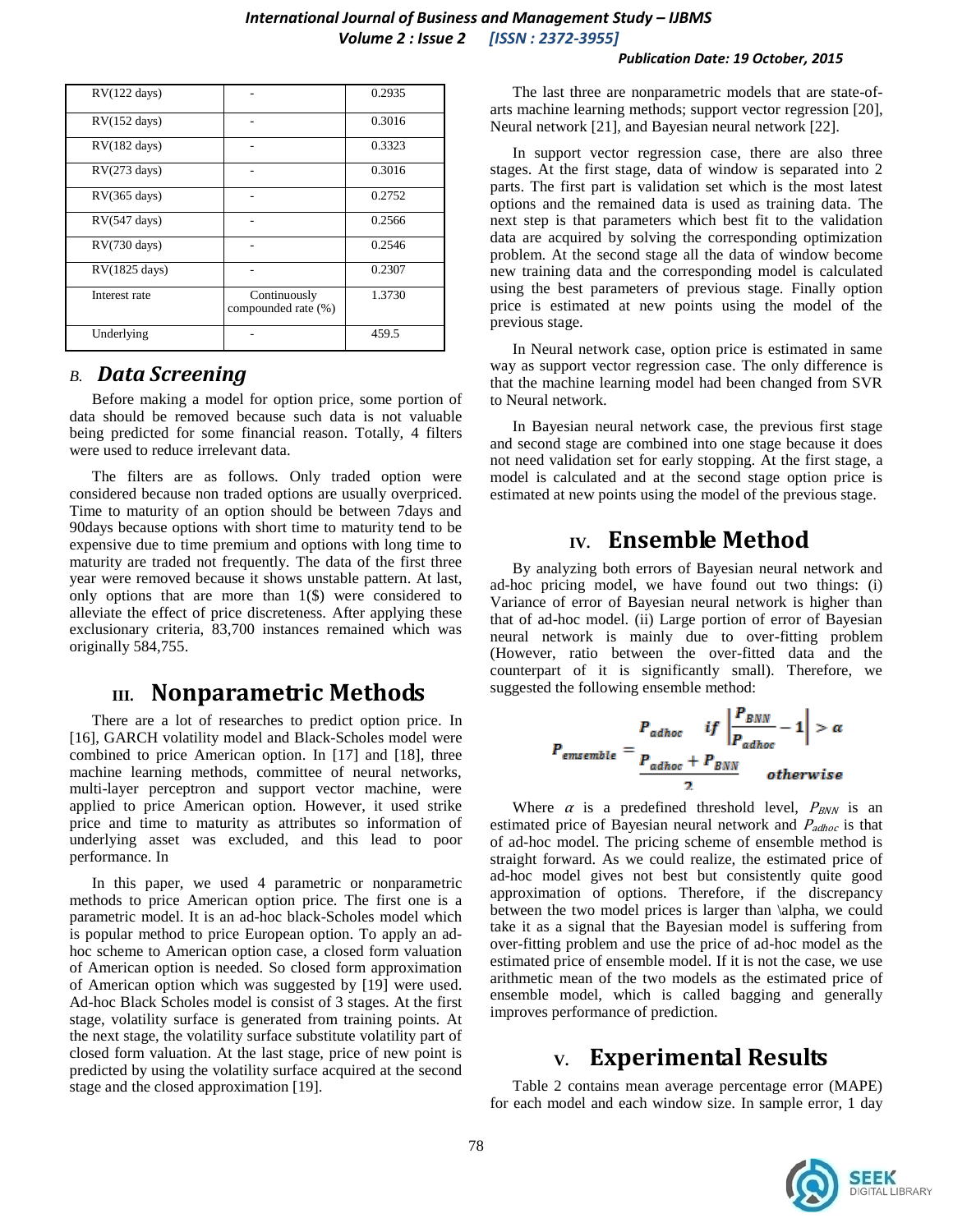#### *International Journal of Business and Management Study – IJBMS Volume 2 : Issue 2 [ISSN : 2372-3955]*

#### *Publication Date: 19 October, 2015*

ahead forecast error and 7 day ahead forecast error were considered and for all cases Bayesian neural network was the best model for pricing option values. This is because the option data is sparse so Bayesian approach is more suit for option pricing than other machine learning methods.

TABLE 2 MEAN AVERAGE PERCENTAGE ERROR (MAPE) FOR EACH MODEL AND EACH WINDOW. THE DARKER SHADED REGION AND LIGHTER SHADED REGION ARE THE BEST FITTED MODEL AMONG MACHINE LEARNING AND AD-HOC MODELS, RESPECTIVELY. ALSO, THE BEST FITTED MODEL AMONG WHOLE MODELS ARE IN BOLD TYPE.

| <b>MAPE</b> (Mean Average Percentage Error) |            |                      |                      |        |  |  |  |
|---------------------------------------------|------------|----------------------|----------------------|--------|--|--|--|
| Window                                      | In-sample  |                      |                      |        |  |  |  |
| Length (day)                                | SVR        | <b>NN</b>            | <b>BNN</b>           | Ad-hoc |  |  |  |
| 1                                           | 0.700      | 0.296                | 0.008                | 0.070  |  |  |  |
| 6                                           | 0.498      | 0.148                | 0.068                | 0.123  |  |  |  |
| 11                                          | 0.510      | 0.164                | 0.096                | 0.146  |  |  |  |
| 16                                          | 0.528      | 0.161                | 0.116                | 0.163  |  |  |  |
| 21                                          | 0.543      | 0.167                | 0.136                | 0.178  |  |  |  |
| Window                                      |            |                      | 1 day ahead forecast |        |  |  |  |
| Length (day)                                | <b>SVR</b> | <b>NN</b>            | <b>BNN</b>           | Ad-hoc |  |  |  |
| 1                                           | 0.765      | 0.436                | 0.119                | 0.136  |  |  |  |
| 6                                           | 0.533      | 0.187                | 0.131                | 0.148  |  |  |  |
| 11                                          | 0.542      | 0.192                | 0.136                | 0.164  |  |  |  |
| 16                                          | 0.555      | 0.185                | 0.146                | 0.177  |  |  |  |
| 21                                          | 0.567      | 0.191                | 0.159                | 0.190  |  |  |  |
| Window                                      |            | 7 day ahead forecast |                      |        |  |  |  |
| Length (day)                                | SVR        | <b>NN</b>            | <b>BNN</b>           | Ad-hoc |  |  |  |
| 1                                           | 0.839      | 0.659                | 0.297                | 0.225  |  |  |  |
| 6                                           | 0.639      | 0.328                | 0.229                | 0.212  |  |  |  |
| 11                                          | 0.634      | 0.259                | 0.202                | 0.218  |  |  |  |
| 16                                          | 0.641      | 0.256                | 0.205                | 0.224  |  |  |  |
| 21                                          | 0.650      | 0.253                | 0.211                | 0.230  |  |  |  |

Table 3 shows the best models in terms of in-sample error, for each time to maturity and moneyness. One can see that BNN performs consistently better than Ad-hoc and our proposed methods, for every value of time to maturity and moneyness. This result is obvious and expectable because objective of machine learning method is minimizing error between estimated and true price of option over in-sample data.

Table 4 shows the best models in terms in 1-day ahead forecasting error, for each time to maturity and each moneyness. Unlike previous situation where BNN outperforms Ad-hoc and proposed method for every pair of time to maturity and moneyness, our proposed method has smaller error than BNN and Ad-hoc method when time to maturity is short or long. This phenomenon can be described as the effect of bagging, which reduces the effect of extrapolation with respect to time to maturity. On the other hand, for medium range of time to maturity BNN performed well relative to proposed and Ad-hoc method, since the model already interpolates well without ensemble.

Table 5 shows the same for 7-day ahead forecasting error. One can see similar pattern with previous table, which used 1 day ahead forecasting error. Here, unlike previous 1-day result, our proposed method works relatively well for short time to maturity only. This implies, for long-term prediction, our method only reduces the effect of extrapolation for relative short levels of time to maturity.

TABLE 3 BEST FITTED MODEL IN TERMS OF IN-SAMPLE ERROR FOR EACH TIME TO MATURITY AND MONEYNESS. THE ERRORS OF BEST FITTED MODEL AMONG THREE MODELS (AD-HOC, BNN, AND PROPOSED ONE) ARE IN BOLD-TYPE.

| <b>Best Model (in-sample)</b> |            |                  |                   |                          |                          |                          |          |  |
|-------------------------------|------------|------------------|-------------------|--------------------------|--------------------------|--------------------------|----------|--|
| Time to                       | Model      | Moneyness, S/K=к |                   |                          |                          |                          |          |  |
| maturity,                     |            | <b>ITM</b>       |                   | <b>ATM</b>               |                          | <b>OTM</b>               |          |  |
| $\tau$ , (day)                |            | k < 0.94         | 0.94<<br>k < 0.97 | 0.97<<br>$\kappa$ < 1 00 | 1.00<<br>$\kappa$ < 1.03 | 1.03<<br>$\kappa$ < 1 06 | 1.06 < k |  |
|                               | Ad-hoc     | 0.019            | 0.026             | 0.049                    | 0.078                    | 0.070                    | 0.107    |  |
| $\tau$ <30                    | <b>BNN</b> | 0.002            | 0.002             | 0.005                    | 0.013                    | 0.016                    | 0.022    |  |
|                               | Proposed   | 0.009            | 0.013             | 0.026                    | 0.041                    | 0.038                    | 0.059    |  |
| $60 < \tau < 90$              | Ad-hoc     | 0.023            | 0.032             | 0.041                    | 0.040                    | 0.052                    | 0.105    |  |
|                               | <b>BNN</b> | 0.001            | 0.001             | 0.003                    | 0.005                    | 0.009                    | 0.010    |  |
|                               | Proposed   | 0.011            | 0.016             | 0.021                    | 0.021                    | 0.028                    | 0.056    |  |
| $90<\tau$                     | Ad-hoc     | 0.022            | 0.031             | 0.032                    | 0.036                    | 0.054                    | 0.146    |  |
|                               | <b>BNN</b> | 0.001            | 0.001             | 0.001                    | 0.002                    | 0.003                    | 0.005    |  |
|                               | Proposed   | 0.011            | 0.015             | 0.016                    | 0.018                    | 0.027                    | 0.075    |  |

TABLE 4 BEST FITTED MODEL IN TERMS OF 1 DAY AHEAD ERROR FOR EACH TIME TO MATURITY AND MONEYNESS. THE ERRORS OF BEST FITTED MODEL THREE MODELS (AD-HOC, BNN, AND PROPOSED ONE) ARE IN BOLD-TYPE.

| <b>Best Model (1 day ahead)</b> |            |                  |                          |                          |                          |                          |                 |
|---------------------------------|------------|------------------|--------------------------|--------------------------|--------------------------|--------------------------|-----------------|
| Time to<br>maturity,            | Model      | Moneyness, S/K=K |                          |                          |                          |                          |                 |
|                                 |            | <b>ITM</b>       |                          | ATM                      |                          | <b>OTM</b>               |                 |
| $\tau$ , (day)                  |            | k < 0.94         | 0.94<<br>$\kappa$ < 0.97 | 0.97<<br>$\kappa$ < 1.00 | 1.00<<br>$\kappa$ < 1.03 | 1.03<<br>$\kappa$ < 1.06 | $1.06 < \kappa$ |
|                                 | Ad-hoc     | 0.025            | 0.038                    | 0.076                    | 0.144                    | 0.166                    | 0.225           |
| $\tau$ <30                      | <b>BNN</b> | 0.050            | 0.034                    | 0.068                    | 0.183                    | 0.180                    | 0.240           |
|                                 | Proposed   | 0.032            | 0.031                    | 0.066                    | 0.129                    | 0.155                    | 0.213           |
| $60 < \tau < 90$                | Ad-hoc     | 0.034            | 0.049                    | 0.063                    | 0.076                    | 0.102                    | 0.184           |
|                                 | <b>BNN</b> | 0.039            | 0.032                    | 0.041                    | 0.059                    | 0.086                    | 0.152           |
|                                 | Proposed   | 0.031            | 0.036                    | 0.048                    | 0.064                    | 0.088                    | 0.149           |
| $90<\tau$                       | Ad-hoc     | 0.040            | 0.053                    | 0.057                    | 0.065                    | 0.092                    | 0.365           |
|                                 | <b>BNN</b> | 0.053            | 0.049                    | 0.051                    | 0.064                    | 0.083                    | 0.240           |
|                                 | Proposed   | 0.038            | 0.043                    | 0.045                    | 0.054                    | 0.075                    | 0.266           |

TABLE 5 BEST FITTED MODEL IN TERMS 7 DAY AHEAD ERROR FOR EACH TIME TO MATURITY AND MONEYNESS. THE ERRORS OF BEST FITTED MODEL AMONG THREE MODELS (AD-HOC, BNN, AND PROPOSED ONE) ARE IN BOLD-TYPE.

| Best Model (7 day ahead) |            |                  |                   |                          |                          |                 |          |  |
|--------------------------|------------|------------------|-------------------|--------------------------|--------------------------|-----------------|----------|--|
| Time to                  | Model      | Moneyness, S/K=к |                   |                          |                          |                 |          |  |
| maturity,                |            | <b>ITM</b>       |                   | <b>ATM</b>               |                          | <b>OTM</b>      |          |  |
| $\tau$ , (day)           |            | k < 0.94         | 0.94<<br>k < 0.97 | 0.97<<br>$\kappa$ < 1.00 | 1.00<<br>$\kappa$ < 1.03 | 1.03<<br>k<1.06 | 1.06 < K |  |
|                          | Ad-hoc     | 0.031            | 0.052             | 0.110                    | 0.265                    | 0.345           | 0.453    |  |
| $\tau$ <30               | <b>BNN</b> | 0.062            | 0.044             | 0.092                    | 0.259                    | 0.399           | 0.539    |  |
|                          | Proposed   | 0.035            | 0.041             | 0.092                    | 0.240                    | 0.326           | 0.436    |  |
| $60 < \tau < 90$         | Ad-hoc     | 0.039            | 0.059             | 0.095                    | 0.149                    | 0.200           | 0.299    |  |
|                          | <b>BNN</b> | 0.053            | 0.037             | 0.065                    | 0.120                    | 0.187           | 0.304    |  |
|                          | Proposed   | 0.037            | 0.043             | 0.074                    | 0.127                    | 0.184           | 0.283    |  |
|                          | Ad-hoc     | 0.046            | 0.069             | 0.090                    | 0.123                    | 0.161           | 0.389    |  |
| $90<\tau$                | <b>BNN</b> | 0.058            | 0.042             | 0.063                    | 0.095                    | 0.133           | 0.232    |  |
|                          | Proposed   | 0.044            | 0.050             | 0.072                    | 0.104                    | 0.140           | 0.298    |  |